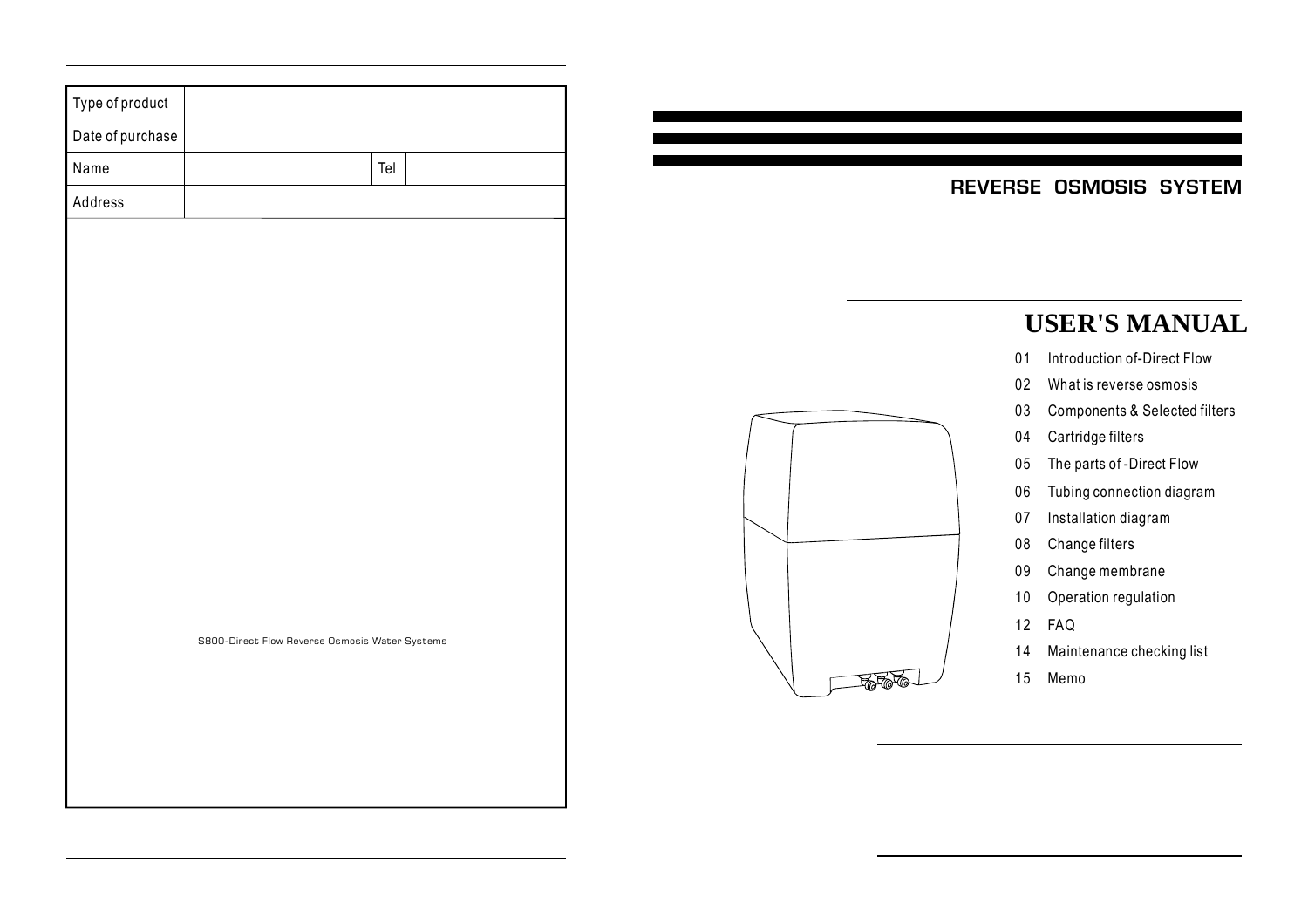### **Introduction of Direct Flow**

## **Maintenance checking list**

### **-Direct Flow-Unlimited direct flow of fresh water** Enjoy an unlimited flow of fresh purified water with the-Direct Flow RO system. The-Direct Flow with its award-winning design and quality provides a maximum direct flow of fresh water.-Direct Flow system that has been carefully designed with health consciousness, efficiency, high performance and convenience in mind. Unlimited direct flow of fresh water ‧ • Direct continuous high quality pure water • Water purifier with high flow rate and no storage tank A compact under the counter filtration unit ‧ ‧ Production: 400 GPD / 1512 LPD ‧ With a high flow booster pump: ‧ Operation pressure: 10 -80 psi • Dimensions: (cm) 47 (L) x 40 (H) x 27 (W) -Input in AC 110Volt, 220Volt or 240Volt (50/60Hz). **Specifications Features** ‧ The clean lines and graceful contours of the bright white cabinet ‧ No need of tank. No bacteria breeding ‧ Complete 5 stage reverse osmosis water filter system ‧ Easy-open lid for easily cartridge filters replaced ‧ Use twist and quick-change cartridge design makes filter changes fast, clean and easy ‧ Electronic shut-off valve ‧ Flow restrictor, stainless steel check valve ‧ European designer faucet ‧ Feed water connector & deliver valve ‧ Drain saddle valve ‧ Quick-connect fitting for easy installation ‧ Completely assembled & water leaking testing ‧ 100% factory tested and sterilized ready for installation ‧ High flow booster pump Date Filters 1st stage  $\vert$  2nd stage  $\vert$  3rd stage  $\vert$  4th stage  $\vert$  5th stage  $\vert$  6th stage

‧ Weight: 11.5 kg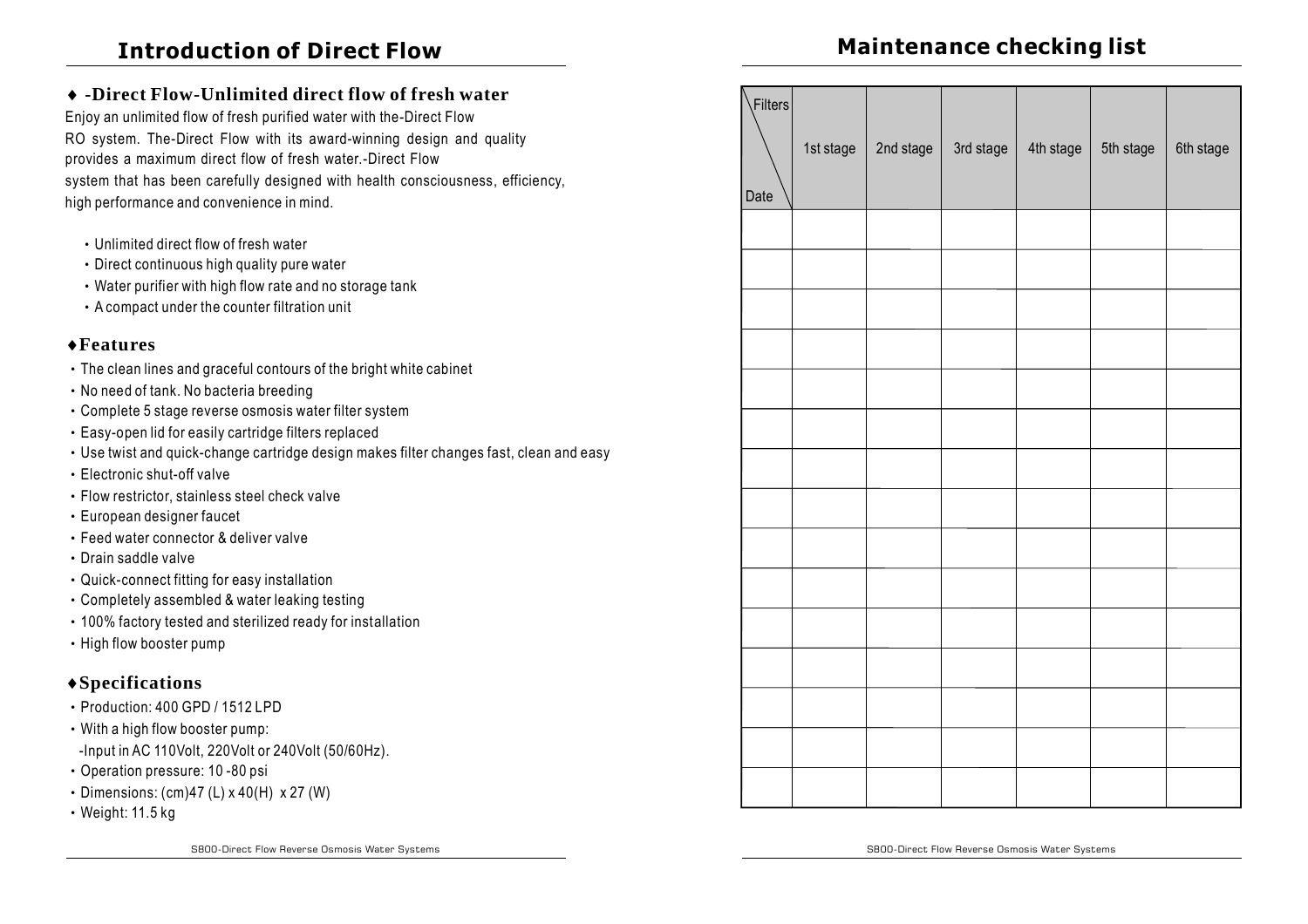#### **Q: How will the water affect mixed beverages?**

Because reverse osmosis removes invisible contaminants that mask flavor, it allows the natural taste of your beverages to come through. You will be able to use less coffee and still get the full flavor. Concentrated beverages like orange juice will taste tangier. You will probably be drinking a lot more water as well, since many people drink soda, Kool-Aid, concentrated juices, and beer as an alternative to bad-tasting tap water. Also, eliminates most of the lime build up on drip coffee makers, preventing the need for frequent cleaning. No longer will you find the white scum on the inside of pans after boiling water.

#### **Q: How much water does the system produce ?**

Under ideal conditions, the RE1812-200 TFC membrane is rated at 400gallons of production per day (400gpd at 80psi). Under the average conditions, the consumer can expect 70-95 gallons of product water per day. But that's still a lot of water for the average household's drinking and cooking requirements.

#### **Q: Don't people need minerals removed from the water ?**

Most of the minerals that we receive are from the foods we eat. Only a very small percentage comes from the water we drink.

#### **Q: What is the maintenance schedule for the System ?**

The three pre-filter cartridges should be changed every 6 months. The 5 micron sediment cartridge filter is the first one; the second is a carbon cartridge filter, and the third one is a 1 micron sediment filters. (some systems comes with the Extruded carbon filter.) Failure to change the cartridge every 6 months may cause chlorine to destroy the membrane.

### **What is reverse osmosis**

Reverse osmosis was originally designed to make sea water drinkable for the navy. It is ideal for anyone on a low sodium diet. An R.O. membrane has a pore size much smaller than bacteria virus, or the cryptosporidium parasite. When functioning properly it will remove all microorganisms from tap water and produce sterile water. Reverse osmosis is the reversal of the natural flow of osmosis. In a water purification system, the goal is not to dilute the salt solution, but to separate the pure water from the salt and other contaminants. When the natural osmotic flow is reversed, water from the salt solution is forced to pass through the membrane in the opposite direction by application of pressure-thus the term REVERSE OSMOSIS. Through this process, we are able to produce pure water by screening out the salts and other contaminants.

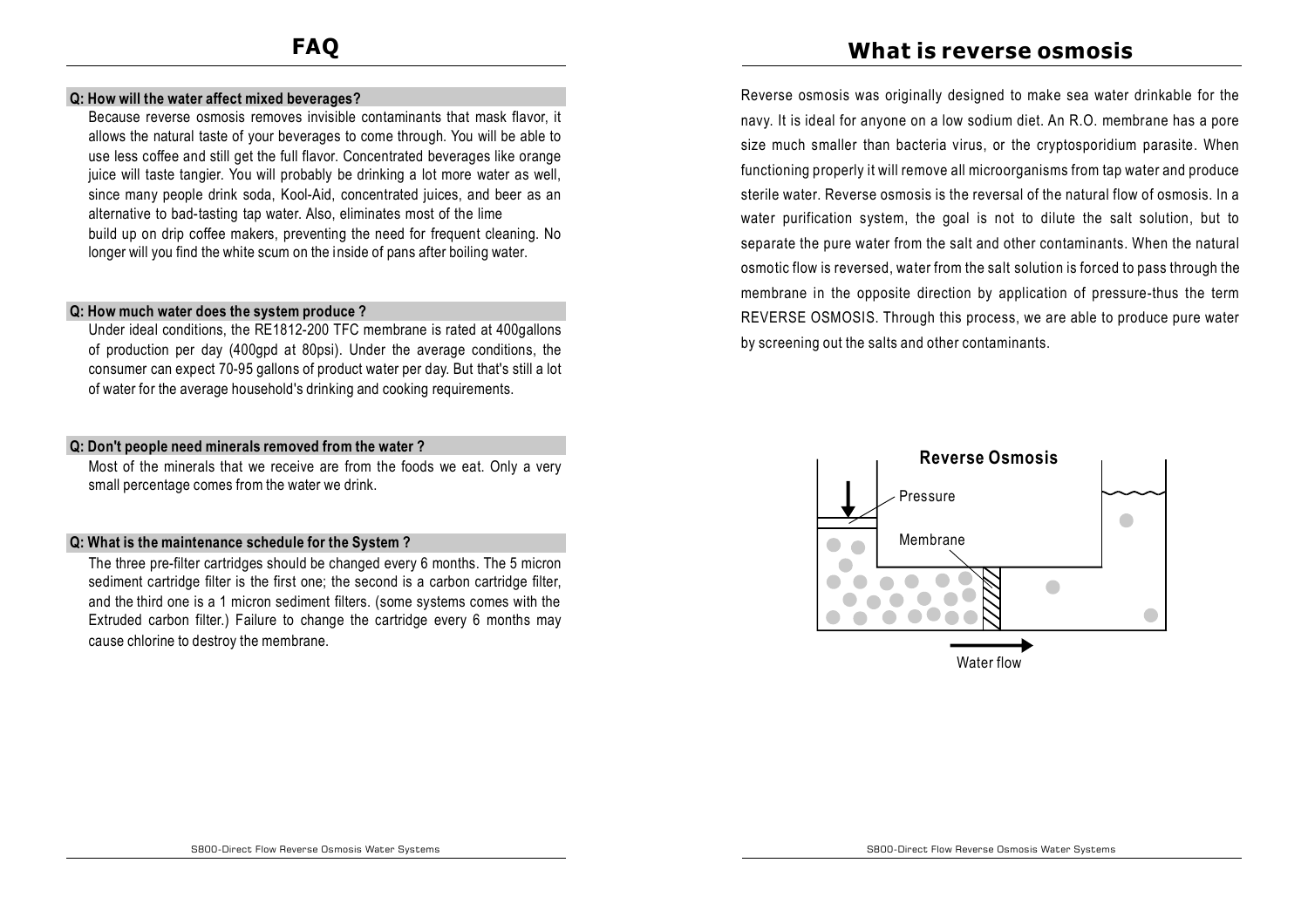### **Components**



### **Selected filters**



#### **Q: What is the guarantee on the system ?**

The System (excluding filters) is guaranteed for 1 year for material and workmanship. All defective parts will be replaced free within the first year under natural breakdown. The membrane has one year pro-rated guarantee.

#### **Q: What factors affect the quantity and the quality of the water production?**

There are four major variables to consider:

- 1. Pressure-The greater the water pressure, the better water quantity and quality it produced. Water pressure of 60 PSI is ideal.
- 2. Temperature-76<sup>°</sup>F is the ideal water temperature for R.O. 40<sup>°</sup>F water will cause the production of R.O. water to fall to half of that at  $76^{\circ}$ F. The maximum water temperature recommended is 85 $\mathrm{^o}\mathsf{F}.$
- 3. Total Dissolved Solids (TDS)-The higher the amount of dissolved contaminants in the water, the lower the quantity of water produced. A high level of TOTAL DISSOLVED SOLIDS can be overcome with additional water pressure.
- 4. Membrane-Different membranes have different characteristics. Some produce more water than others; some have better contaminant rejection capabilities; some have greater resistance to chemical abrasion for longer life. Pure-Pro system includes RE1812-200 The Thin Film Composite (TFC) membranes combine the best of these characteristics and are considered the finest membrane in the world.

#### **Q: Can the system be connected to an extra faucet?**

It only takes a 1/4" tee and tubing to run the water to a refrigerator or a extra faucet. Some families run system to all of their bathrooms.

#### **Q: What does the series drinking water taste like?**

The taste of the water depends on the amount of contaminants in the tap water originally. If 95% of dissolved minerals and chemicals are removed, the R.O. water may taste like distilled water (no minerals), bottled water (low mineral), or natural spring water (moderate mineral content).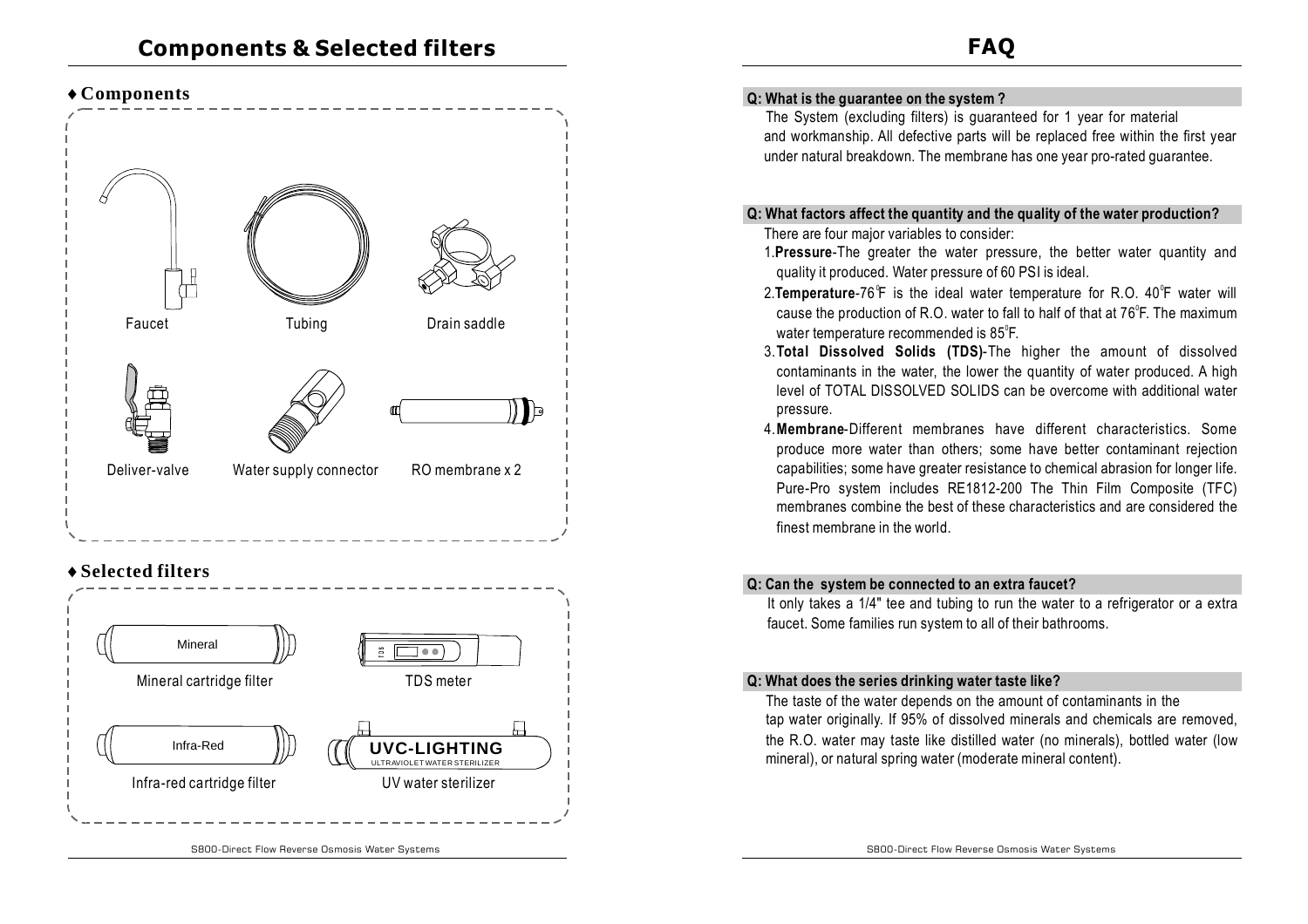### **Operation regulation**

- A. With everything connected, turn on the water check for leaks.
- B. Make sure the storage tank shut-off valve is "OFF". Open the sink top faucet.
- C. Within a few minutes (up to 15) the water will start to run from the faucet slowly.
- D. Let the water run for at least 30 minutes. This flushes the carbon filters on first time use.
- E. Begin initial flushing.
- F. Close the sink top faucet. The system is now ready for use.
- G. Change filters regularly every 6 to 12 months and have the membrane checked annually.

| Caution |  |
|---------|--|
|         |  |

1. Do not use hot water (over  $45^{\circ}$ C)!

2.Do not freeze the machine!

3.Switch off electricity and water source if away for more than 5 days, and drain out pure water.

# **Cartridge Filters**

| <b>Cartridge Filters</b>                                  | <b>Filter Description</b>                                                                                                                                                                                                                                             | <b>Service Life</b> |
|-----------------------------------------------------------|-----------------------------------------------------------------------------------------------------------------------------------------------------------------------------------------------------------------------------------------------------------------------|---------------------|
| Stage 1<br>5 Micron<br><b>Sediment Filter</b><br>¦CN      | <b>S300ST</b><br>With only five micron rating. It is effective in<br>removing dirt, rust and sand particles.                                                                                                                                                          | 6 Months            |
| Stage 2<br><b>GAC Carbon Filter</b><br>$\mathbf{r}_\circ$ | <b>S300ND</b><br>It takes out 99% of the chlorine and organic<br>chemicals. It provides enhanced reduction of<br>taste, odor, and color.                                                                                                                              | 6 Months            |
| Stage3<br><b>GAC Carbon Filter</b><br> ¦CNI               | <b>S300RD</b><br>It takes out 99% of the chlorine and organic<br>chemicals. It provides enhanced reduction of<br>taste, odor, and color.                                                                                                                              | 6 Months            |
| Stage 4<br><b>TFC Membrane</b><br>। । ⊳<br>CO             | 200 Gallon Per Day Membranes are now available<br>in residential sizes. Designed to perform in<br>operating conditions similar to most standard<br>under-the-counter home RO units, the TW30-<br>1812-200 forms a tight fit in most standard<br>residential housings. | 2 Years             |
| Stage 5<br><b>TFC Membrane</b><br>CU                      | 200 Gallon Per Day Membranes are now available<br>in residential sizes. Designed to perform in<br>operating conditions similar to most standard<br>under-the-counter home RO units, the TW30-<br>1812-200 forms a tight fit in most standard<br>residential housings. | 2 Years             |
| Stage 6<br><b>Post Carbon Filter</b>                      | This carbon post filter removes objectionable<br>tastes and odors to enhance the quality of your<br>drinking water. We are using NSF approved post<br>carbon to guarantee the taste of water.                                                                         | 1 Year              |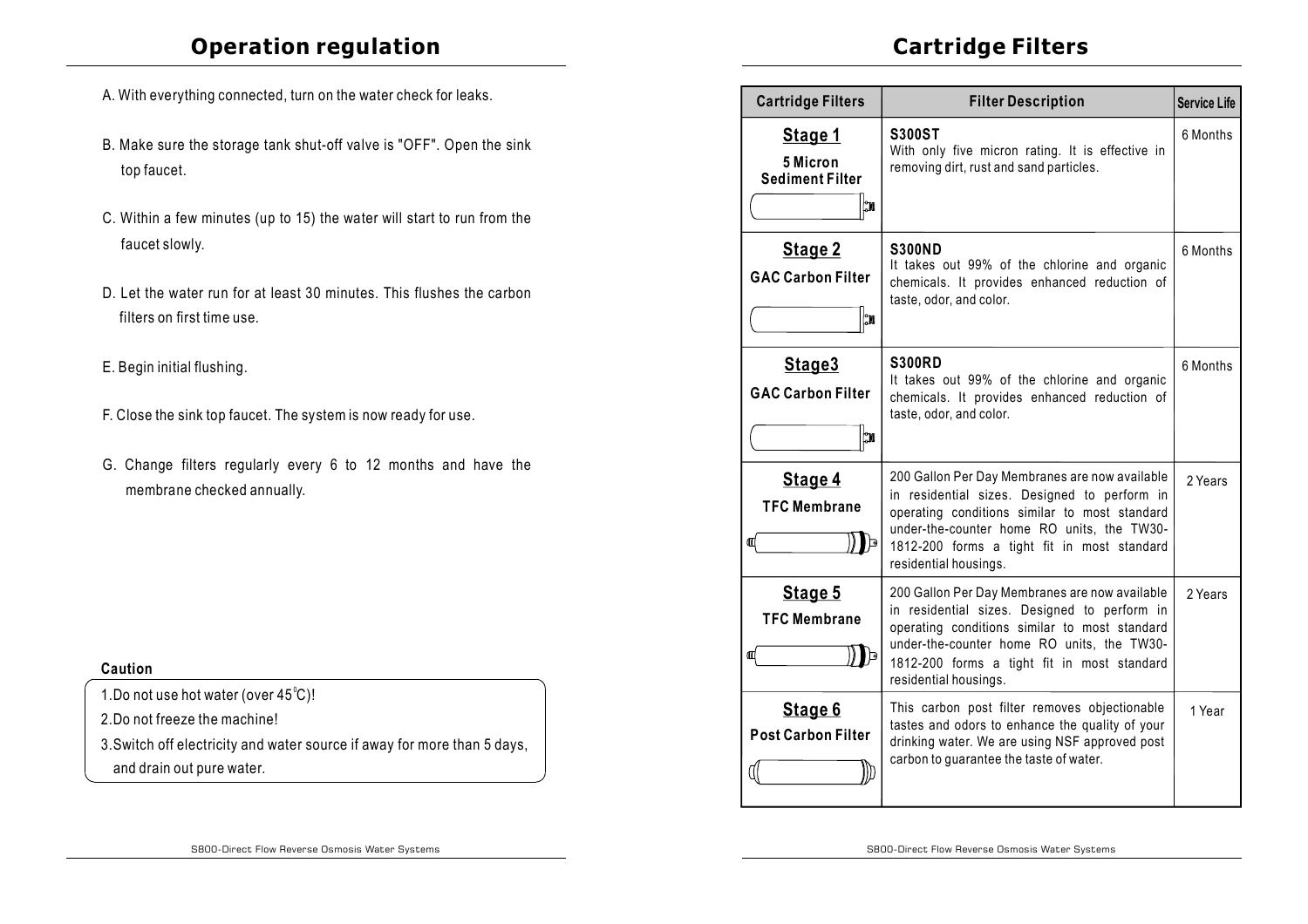







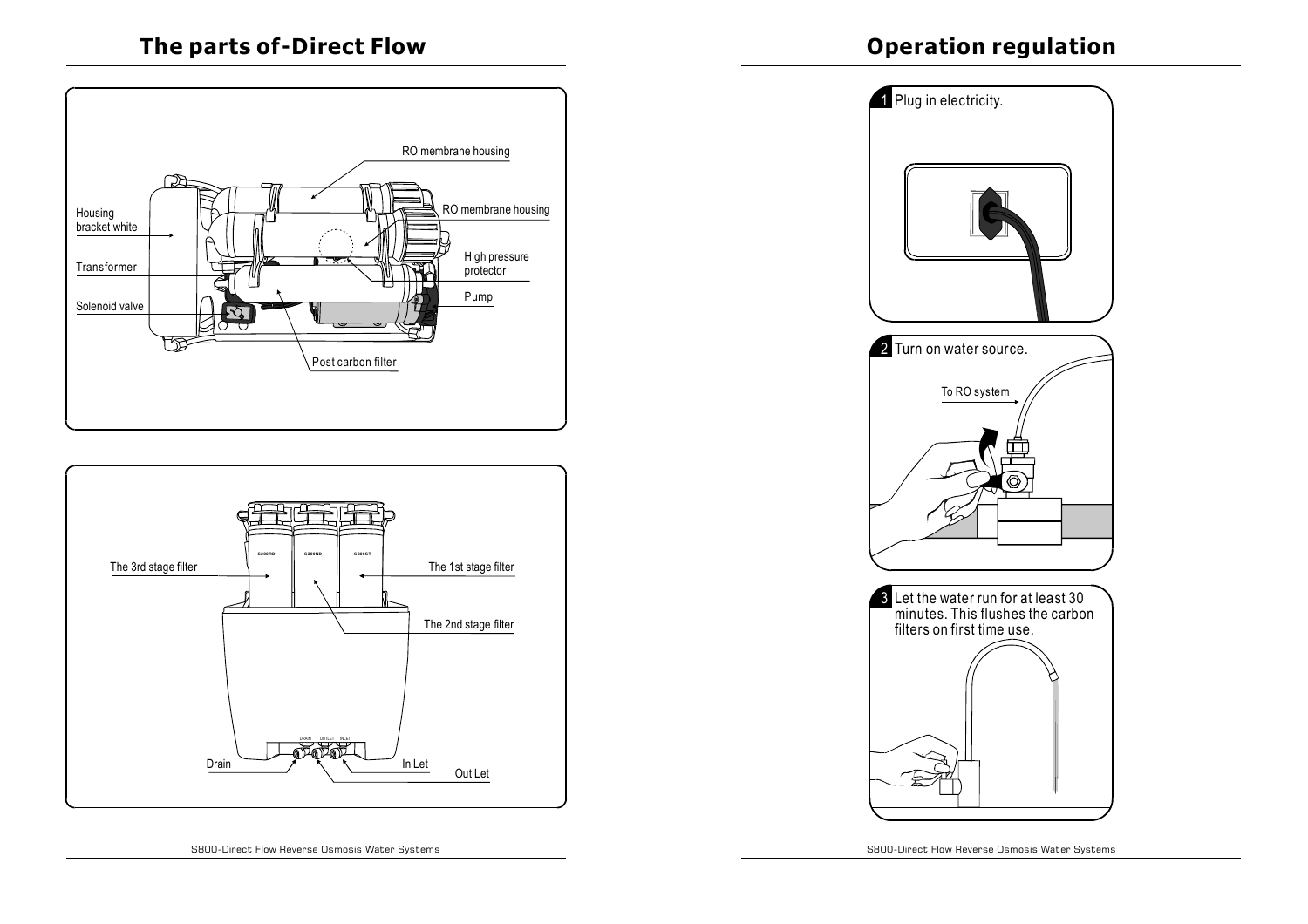# **Change membrane**



**Tubing connection diagram**

### **CONNECTING THE COLOR TUBING:**

- A. Connect the WHITE tubing to the water supply connector.
- B. Connect the BLUE tubing to the sink top faucet.
- C. Connect the BLACK tubing to the drain saddle.